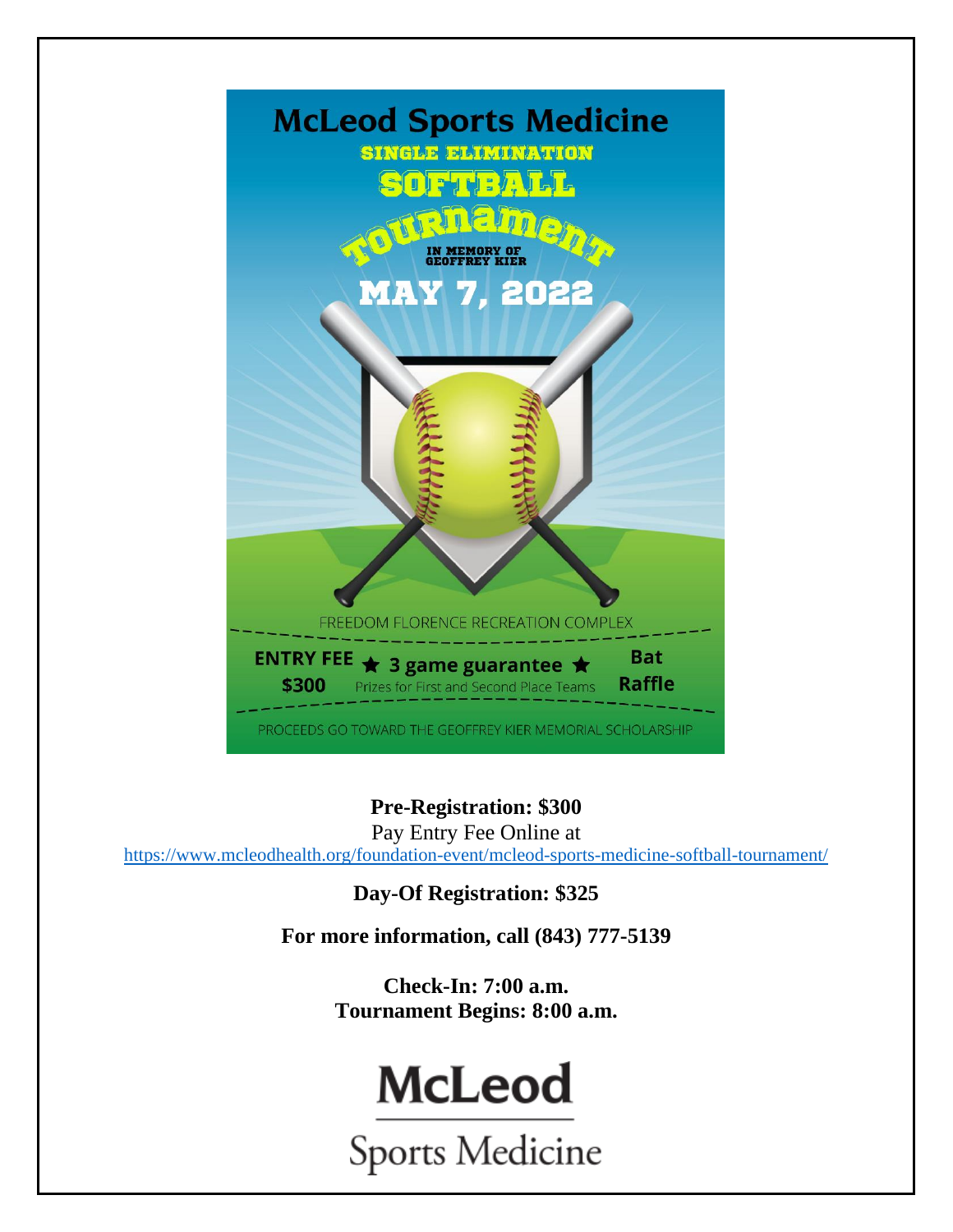### **Registration**

Deadline for T-Shirt Guarantee is April 8, 2022.

Registration is limited to the first 10 teams.

Team Entry Fee can be paid online at <https://www.mcleodhealth.org/foundation-event/mcleod-sports-medicine-softball-tournament/>

Email this form to [jake.webster@mcleodhealth.org](mailto:jake.webster@mcleodhealth.org) or mail to:

McLeod Sports Medicine Softball Tournament PO Box 100551 Florence, SC 29501-0551

|                         | <b>Team Name:</b> |  |  |                                                    |  |  |  |  |  |
|-------------------------|-------------------|--|--|----------------------------------------------------|--|--|--|--|--|
| Captain (contact name): |                   |  |  |                                                    |  |  |  |  |  |
| Email:                  |                   |  |  |                                                    |  |  |  |  |  |
| Phone:                  |                   |  |  | for day of needs, if applicable.                   |  |  |  |  |  |
|                         |                   |  |  | Indicate how many of each T-shirt size are needed: |  |  |  |  |  |
| S                       | M                 |  |  |                                                    |  |  |  |  |  |

\*Need t-shirt sizes by April 8, 2022 to guarantee requested sizes. Any registration/sizes turned in after that are not guaranteed.

\*\*If minor under age 17 is on team, parent/legal guardian must sign waiver on day of event to verify liability.

\*\*\*Roster is due at check in the morning of the event.

**McLeod** 

Sports Medicine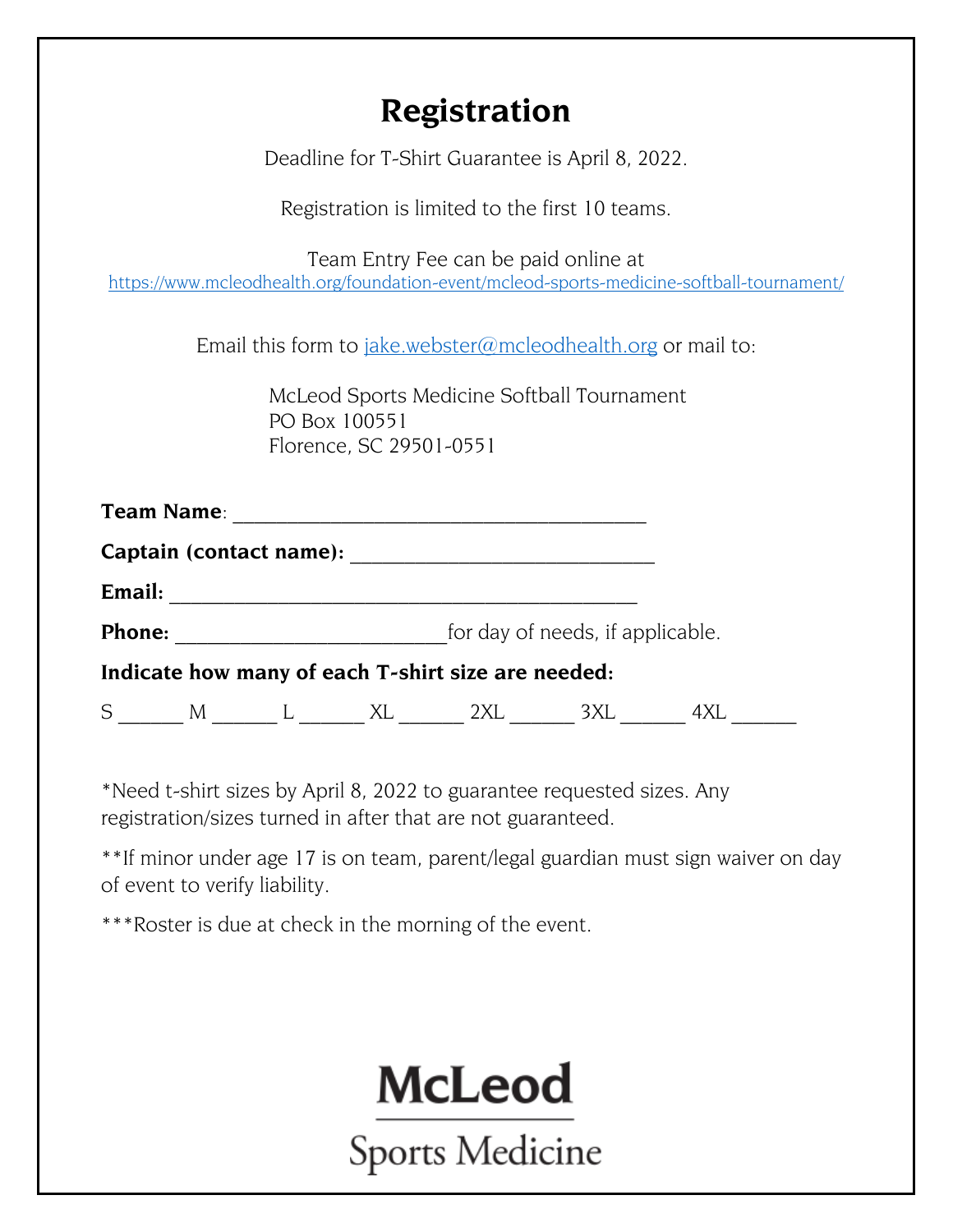### **Team Roster**

**Team Name: \_\_\_\_\_\_\_\_\_\_\_\_\_\_\_\_\_\_\_\_\_\_\_**

**Team Captain: \_\_\_\_\_\_\_\_\_\_\_\_\_\_\_\_\_\_\_\_\_\_\_**

**Captain Phone: \_\_\_\_\_\_\_\_\_\_\_\_\_\_\_\_\_\_\_\_\_\_\_**

Teams must have at least 9 and no more than 15 players. Roster is due at check in the morning of the event.

| <b>Player Name</b><br>(First and Last) | DOB | Age | Phone | <b>Shirt Size</b><br>$(S - 4XL)$ |
|----------------------------------------|-----|-----|-------|----------------------------------|
| $1\,.$                                 |     |     |       |                                  |
| 2.                                     |     |     |       |                                  |
| $\overline{3}$ .                       |     |     |       |                                  |
| 4.                                     |     |     |       |                                  |
| $\overline{5}$ .                       |     |     |       |                                  |
| 6.                                     |     |     |       |                                  |
| 7.                                     |     |     |       |                                  |
| 8.                                     |     |     |       |                                  |
| 9.                                     |     |     |       |                                  |
| 10.                                    |     |     |       |                                  |
| 11.                                    |     |     |       |                                  |
| 12.                                    |     |     |       |                                  |
| 13.                                    |     |     |       |                                  |
| 14.                                    |     |     |       |                                  |
| $\overline{15}$ .                      |     |     |       |                                  |

## **McLeod**

Sports Medicine